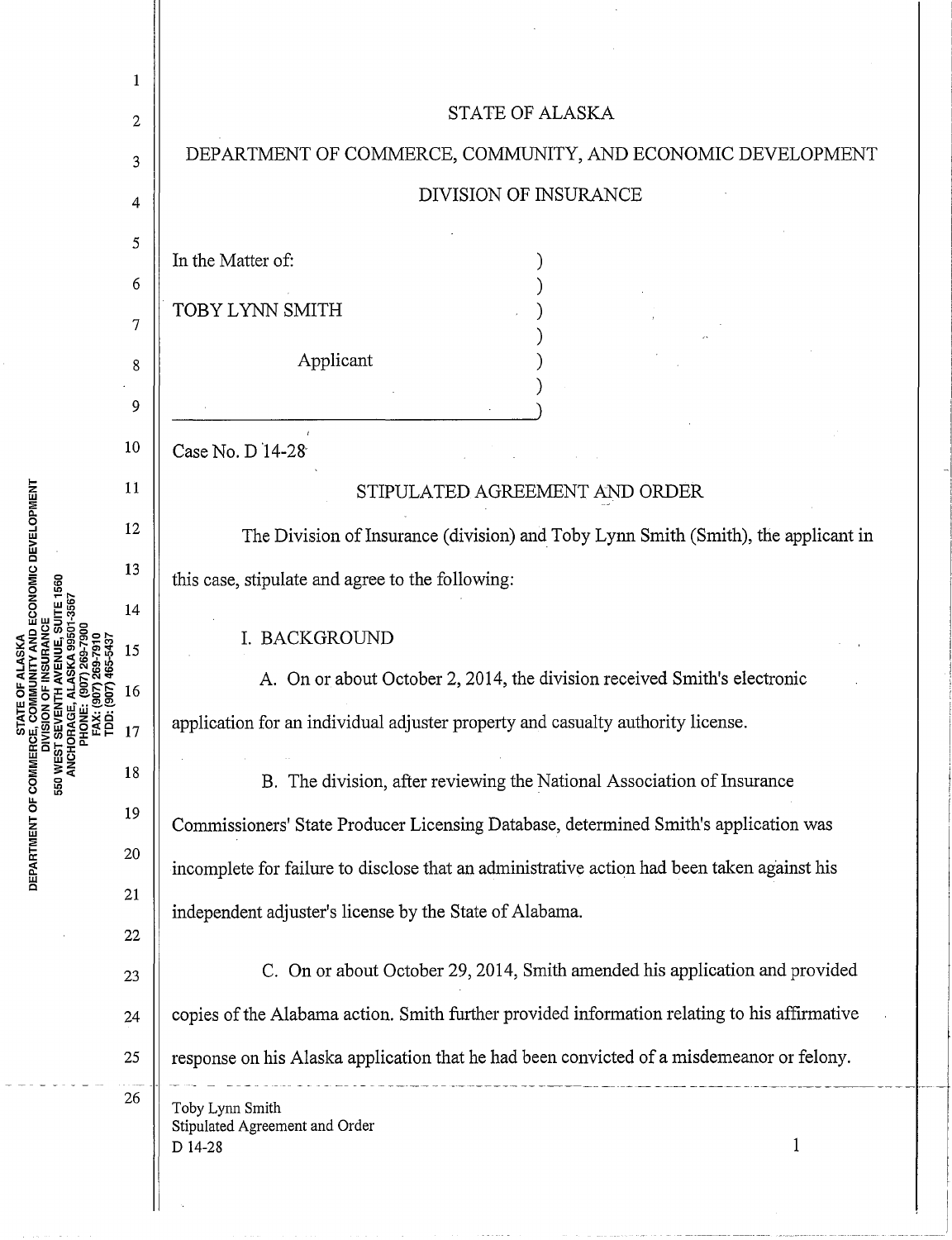1

2

3

4

5

6

7

8

9

10

11

12

13

 $14$ 

15

16

17

19

18

20

21

22

23

24

25

26

D. The additional information revealed that Smith in November, 2008, pled guilty in Alabama to criminally negligent homicide -DUI, a class C felony under the circumstances of Smith's case in that state. Under Alabama statute, an independent adjuster license may be denied to an applicant who has been convicted of a felony.

E. Rather than deny Smith a license, the Commissioner of Insurance for Alabama entered into a Consent Order not objecting to the issuance of a probationary Alabama independent adjuster license to Smith for one year subject to conditions. Smith's Alabama license was issued to him on or about September 29, 2014 and will expire on or about October 31, 2015.

F. AS 21.27.020 sets forth the general qualifications for licensure ih this state. AS 21.27.020(a) provides: "For the protection of the people of this state, the director may not issue or renew a license except in compliance with this chapter and may not issue a license to a person, or to be exercised by a person, found by the director to be untrustworthy, incompetent, or who has not established to the satisfaction of the director that the person is qualified under this chapter."

G. To quality for issuance or renewal of an individual license, AS 21.27.020(b)(4) requires the applicant or licensee to be a trustworthy person and AS 21.27.020(b)(6) requires the applicant or licensee not to have committed an act that is the cause for denial, nonrenewal, suspension, or revocation of a license in this state or another jurisdiction.

H. Under AS 21.27.410(a)(7), the director may deny issuance of or not renew a license or may suspend or revoke a license issued under this chapter for conviction of a felony.

Toby Lynn Smith Stipulated Agreement and Order  $D$  14-28 2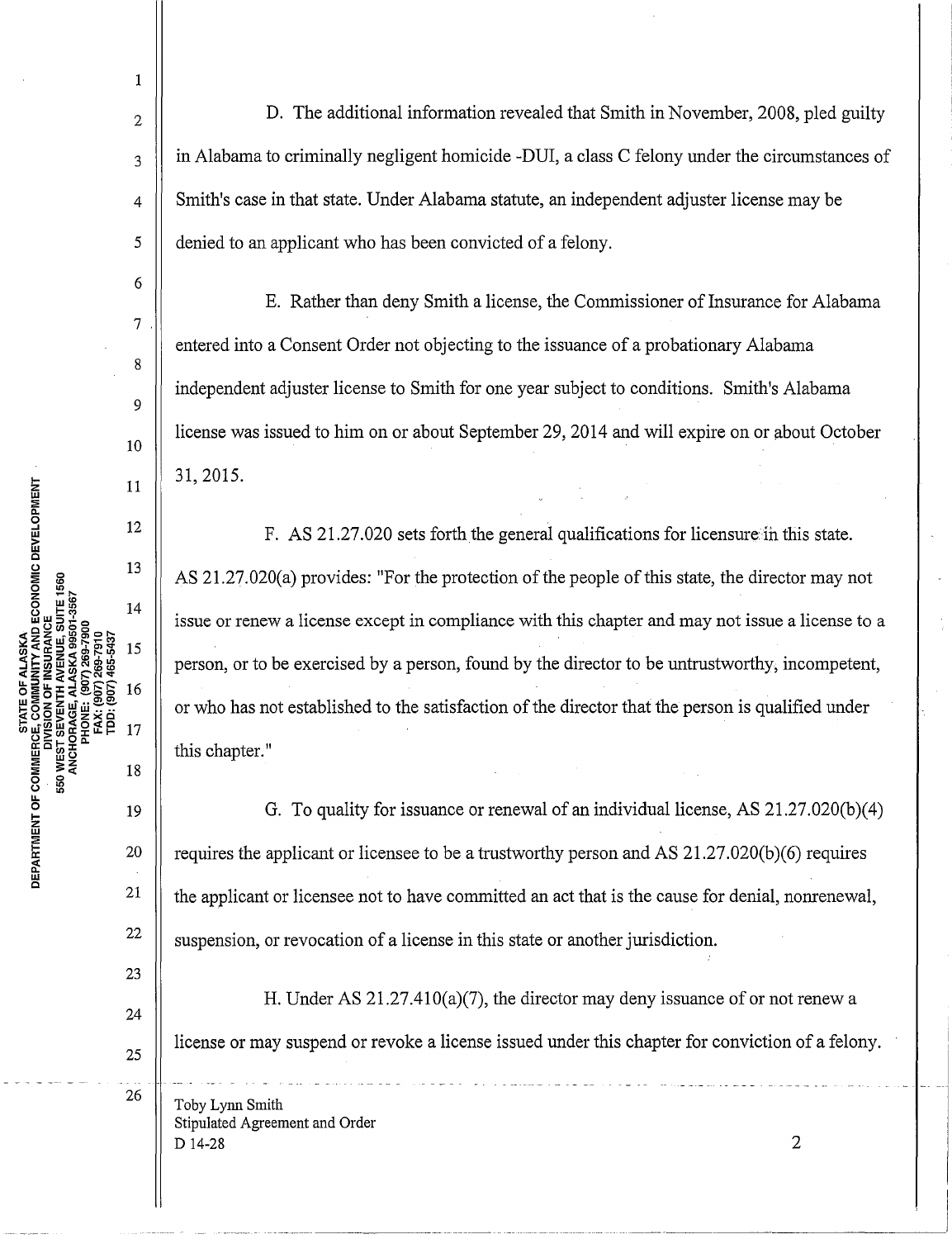## $_2$  || II. TERMS OF AGREEMENT

1

4

5

8

9

10

11

12

13

 $14$ 

15

16

17

18

19

20

21

 $\begin{array}{c|c|c|c|c} 3 & 1 & 1 & 1 \\ \hline \end{array}$  Smith agrees the conduct for which he was convicted in Alabama constitutes a violation of AS 21.27.410(a)(7).

 $\begin{array}{c|c|c|c} \hline 6 & 2. \end{array}$  Smith agrees to the issuance of a conditional license in this state under the  $\overline{7}$  | following conditions:

i. All terms of Smith's current Alabama probation are to be completed successfully. After the successful completion of Smith's Alabama probation, an unrestricted Alaska license may be issued.

ii. The conditional license is predicated on Smith not violating any laws. If Smith violates any laws or regulations, Smith shall notify the division within 10 days of being charged with or receiving notification of the violation.

iii. If Smith violates the insurance laws and regulations while issued a conditional license, the division will take administrative action to suspend or revoke the license issued to him and Smith shall be subject to any and all sanctions authorized by law, including the imposition of additional penalties regarding such violation.

3. Smith waives his right to a hearing and enters into this agreement voluntarily with full knowledge of all rights he may have in this matter.

4. Smith understands that this agreement is not binding on the parties unless and until the director signs the order adopting this agreement.

Toby Lynn Smith Stipulated Agreement and Order  $D$  14-28  $3$ 

**TY AND ECONOMIC DEVELOPMENT** DEPARTMENT OF COMMERCI 50 WEST

22

23

24

25

26